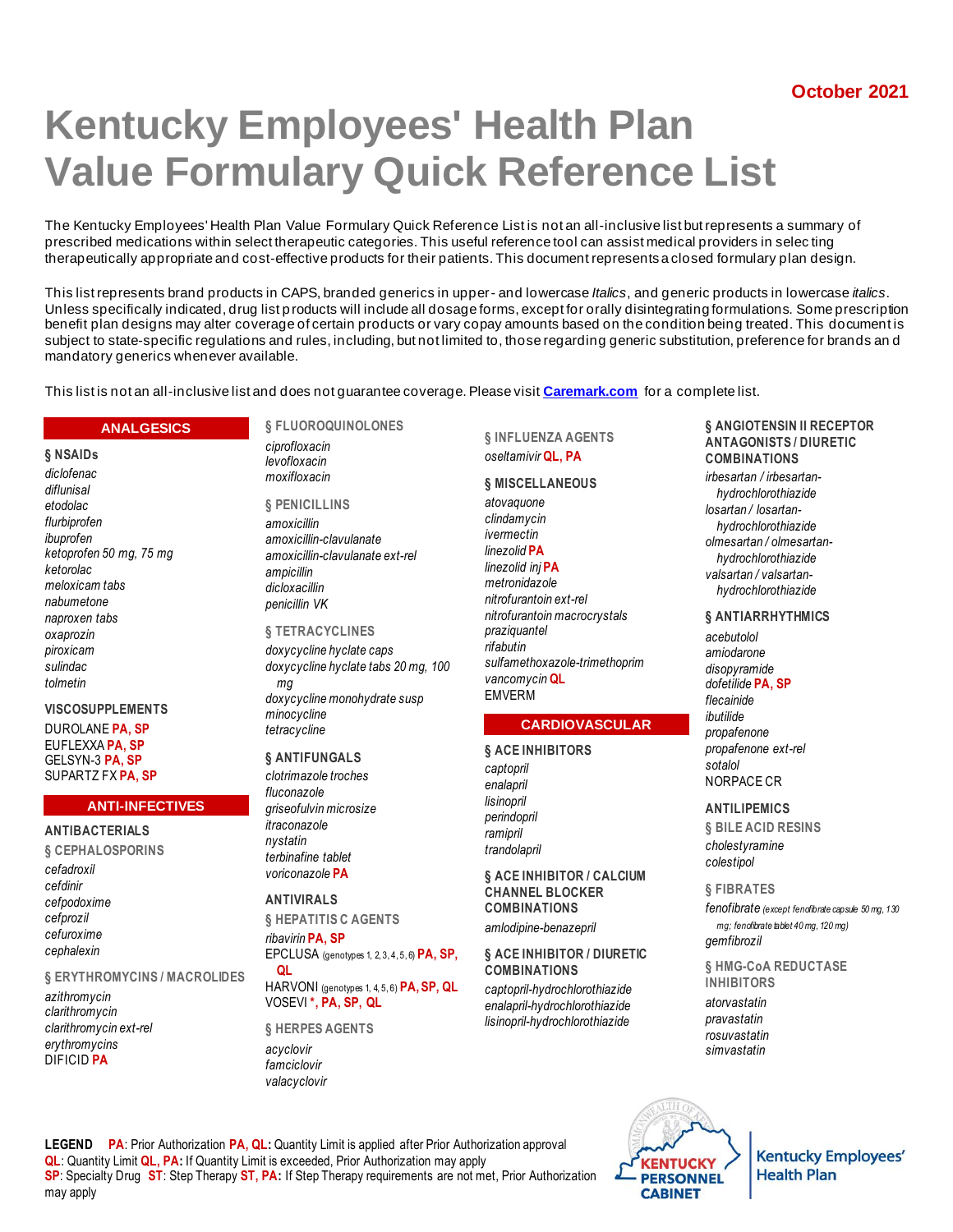**§ NIACINS** *niacin ext-rel*

**OMEGA-3 FATTY ACIDS** VASCEPA

**PCSK9 INHIBITORS** PRALUENT **PA, SP, QL**

#### **§ BETA-BLOCKERS**

*atenolol bisoprolol carvedilol labetalol metoprolol succinate ext-rel metoprolol tartrate 25 mg, 50 mg, 100 mg nadolol pindolol propranolol propranolol ext-rel*

**§ BETA-BLOCKER / DIURETIC COMBINATIONS**

*atenolol-chlorthalidone bisoprolol-hydrochlorothiazide metoprolol-hydrochlorothiazide propranolol-hydrochlorothiazide*

#### **§ CALCIUM CHANNEL BLOCKERS**

*amlodipine diltiazem ext-rel felodipine ext-rel isradipine nicardipine nifedipine ext-rel verapamil ext-rel*

#### **§ DIGITALIS GLYCOSIDES**

*digoxin digoxin ped elixir*

#### **§ DIURETICS**

*amiloride amiloride-hydrochlorothiazide bumetanide chlorthalidone furosemide hydrochlorothiazide indapamide metolazone spironolactone-hydrochlorothiazide torsemide triamterene-hydrochlorothiazide*

**HEART FAILURE** CORLANOR ENTRESTO

#### **§ NITRATES**

*isosorbide dinitrate 5 mg, 10 mg, 20 mg, 30 mg isosorbide mononitrate isosorbide mononitrate ext-rel*

*nitroglycerin sublingual nitroglycerin transdermal*

**§ MISCELLANEOUS** *hydralazine methyldopa midodrine ranolazine ext-rel*

### **CENTRAL NERVOUS SYSTEM**

**ANTIANXIETY § BENZODIAZEPINES** *alprazolam* **QL** *alprazolam orally disintegrating tablet* **QL** *clorazepate* **QL** *diazepam* **QL** *lorazepam* **QL** *oxazepam* **QL**

**§ MISCELLANEOUS** *buspirone fluvoxamine*

#### **ANTIDEPRESSANTS**

**§ SELECTIVE SEROTONIN REUPTAKE INHIBITORS (SSRIs)** *citalopram*

*escitalopram fluoxetine caps, solution fluoxetine tabs 10 mg, 20 mg paroxetine HCl ext-rel paroxetine HCl tabs sertraline*

**§ SEROTONIN NOREPINEPHRINE REUPTAKE INHIBITORS (SNRIs)**

*desvenlafaxine succinate ext-rel duloxetine venlafaxine venlafaxine ext-rel*

#### **§ MISCELLANEOUS AGENTS**

*bupropion bupropion ext-rel 150 mg, 300 mg mirtazapine mirtazapine orally disintegrating tablet trazodone*

#### **HYPNOTICS**

**§ NONBENZODIAZEPINES** *ramelteon* **QL, PA**

*zaleplon* **QL, PA** *zolpidem* **QL, PA** *zolpidem ext-rel* **QL, PA**

**§ TRICYCLICS** *doxepin*

**MIGRAINE MONOCLONAL ANTIBODIES** AIMOVIG **ST, PA, QL** EMGALITY **ST, PA, QL**

**§ SELECTIVE SEROTONIN AGONISTS** *naratriptan* **QL, PA** *rizatriptan* **QL, PA** *rizatriptan orally disintegrating tabs* **QL, PA** *sumatriptan* **QL, PA** *zolmitriptan orally disintegrating tabs* **QL, PA**

*zolmitriptan tabs* **QL, PA**

**§ MULTIPLE SCLEROSIS AGENTS** *dimethyl fumarate delayed-rel* **PA, SP, QL** *glatiramer* **PA, SP, QL** AUBAGIO **PA, SP, QL** BETASERON **PA, SP, QL** COPAXONE **PA, SP, QL** GILENYA **PA, SP, QL** KESIMPTA **PA, SP, QL** MAYZENT **PA, SP, QL** OCREVUS **PA, SP, QL** REBIF **PA, SP, QL** TYSABRI **PA, SP, QL** VUMERITY **PA, SP, QL** ZEPOSIA **PA, SP, QL**

#### **ENDOCRINE AND METABOLIC**

#### **ANTIDIABETICS AMYLIN ANALOGS** SYMLINPEN **ST, PA**

**§ BIGUANIDES** *metformin metformin ext-rel (except generics for FORTAMET and GLUMETZA)*

**§ BIGUANIDE / SULFONYLUREA COMBINATIONS** *glipizide-metformin*

**DIPEPTIDYL PEPTIDASE-4 (DPP-4) INHIBITORS**

#### JANUVIA **ST, PA**

**DIPEPTIDYL PEPTIDASE-4 (DPP-4) INHIBITOR / BIGUANIDE COMBINATIONS**

JANUMET **ST, PA** JANUMET XR **ST, PA**

**INCRETIN MIMETIC AGENTS** OZEMPIC **ST, PA, QL** RYBELSUS **ST, PA, QL** TRULICITY **ST, PA, QL** VICTOZA **ST, PA, QL**

**INCRETIN MIMETIC AGENT / INSULIN COMBINATIONS** SOLIQUA **ST, PA**

> **KENTUCKY PERSONNEL CABINET**

**INSULINS BASAGLAR** FIASP HUMULIN R U-500 LEVEMIR NOVOLIN NOVOLOG NOVOLOG MIX

**§ INSULIN SENSITIZERS** *pioglitazone*

**§ INSULIN SENSITIZER / BIGUANIDE COMBINATIONS** *pioglitazone-metformin*

**§ INSULIN SENSITIZER / SULFONYLUREA COMBINATIONS** *pioglitazone-glimepiride*

**SODIUM-GLUCOSE CO-TRANSPORTER 2 (SGLT2) INHIBITORS**

FARXIGA **ST, PA** JARDIANCE **ST, PA**

**SODIUM-GLUCOSE CO-TRANSPORTER 2 (SGLT2) INHIBITOR / BIGUANIDE COMBINATIONS** SYNJARDY **ST, PA** SYNJARDY XR **ST, PA** XIGDUO XR **ST, PA**

**SODIUM-GLUCOSE CO-TRANSPORTER 2 (SGLT2) INHIBITOR / DIPEPTIDYL PEPTIDASE-4 (DPP-4) INHIBITOR COMBINATIONS**

#### GLYXAMBI **ST, PA**

**SODIUM-GLUCOSE CO-TRANSPORTER 2 (SGLT2) INHIBITOR / DIPEPTIDYL PEPTIDASE-4 (DPP-4) INHIBITOR / BIGUANIDE COMBINATIONS**

#### TRIJARDY XR **ST, PA**

**§ SULFONYLUREAS**

*glimepiride glipizide glipizide ext-rel*

**SUPPLIES** ACCU-CHEK AVIVA PLUS STRIPS AND KITS **<sup>1</sup>** ACCU-CHEK COMPACT PLUS STRIPS AND KITS **<sup>1</sup>** ACCU-CHEK GUIDE STRIPS AND KITS **<sup>1</sup>** ACCU-CHEK SMARTVIEW STRIPS AND KITS **<sup>1</sup>** BD INSULIN SYRINGES AND NEEDLES

> **Kentucky Employees' Health Plan**

**LEGEND PA**: Prior Authorization **PA, QL:** Quantity Limit is applied after Prior Authorization approval **QL**: Quantity Limit **QL, PA:** If Quantity Limit is exceeded, Prior Authorization may apply **SP**: Specialty Drug **ST**: Step Therapy **ST, PA:** If Step Therapy requirements are not met, Prior Authorization may apply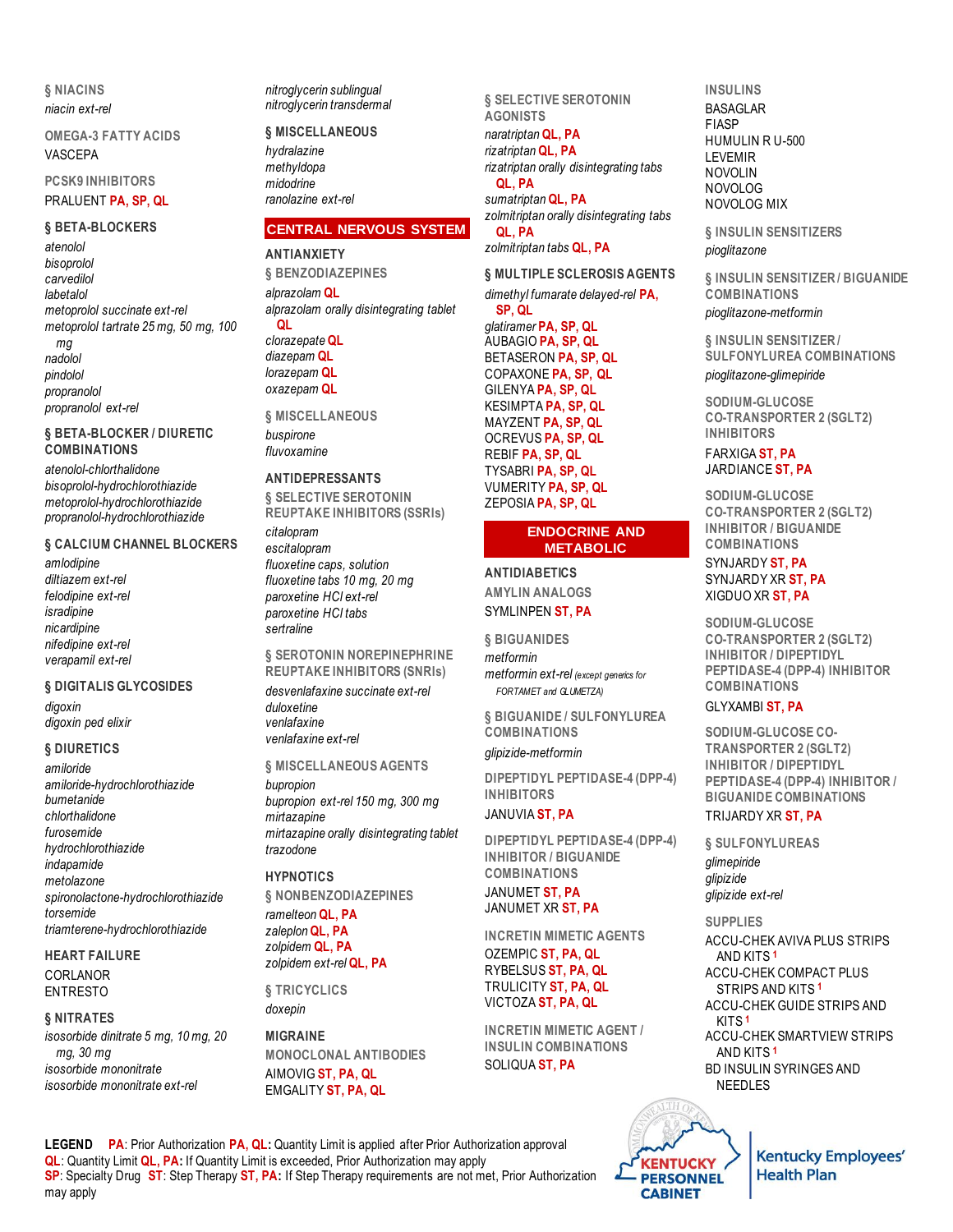DEXCOM CONTINUOUS GLUCOSE MONITORING SYSTEM LANCETS ONETOUCH ULTRA STRIPS AND KITS **<sup>1</sup>** ONETOUCH VERIO STRIPS AND KITS **<sup>1</sup>** V-GO INSULIN INFUSION PUMP

**CALCIUM REGULATORS § BISPHOSPHONATES**

*alendronate ibandronate risedronate*

**PARATHYROID HORMONES** FORTEO **PA, SP, QL** TYMLOS **PA, SP, QL**

**MISCELLANEOUS** PROLIA **PA, SP, QL**

**CONTRACEPTIVES**

**MONOPHASIC**

### **§ 20 mcg Estrogen**

*ethinyl estradiol-drospirenone ethinyl estradiol-levonorgestrel ethinyl estradiol-norethindrone acetate*

*ethinyl estradiol-norethindrone acetate and iron*

#### **§ 25 mcg Estrogen**

*ethinyl estradiol-norethindrone acetate and iron*

#### **§ 30 mcg Estrogen**

*ethinyl estradiol-desogestrel ethinyl estradiol-drospirenone ethinyl estradiol-levonorgestrel ethinyl estradiol-norethindrone acetate ethinyl estradiol-norethindrone acetate and iron ethinyl estradiol-norgestrel*

#### **§ 35 mcg Estrogen**

*ethinyl estradiol-ethynodiol diacetate ethinyl estradiol-norethindrone ethinyl estradiol-norgestimate*

**§ 50 mcg Estrogen** *ethinyl estradiol-ethynodiol diacetate*

**§ BIPHASIC**

*ethinyl estradiol-desogestrel*

#### **§ TRIPHASIC**

*ethinyl estradiol-desogestrel ethinyl estradiol-levonorgestrel ethinyl estradiol-norethindrone ethinyl estradiol-norgestimate*

**§ EXTENDED CYCLE** *ethinyl estradiol-levonorgestrel*

**§ PROGESTIN ONLY** *norethindrone* **EMERGENCY CONTRACEPTION**

## ELLA

**§ INJECTABLE** *medroxyprogesterone acetate 150 mg/mL* **PROGESTIN INTRAUTERINE DEVICES** KYLEENA MIRENA SKYLA

**§ TRANSDERMAL** *norelgestromin/ethinyl estradiol - Xulane*

**§ VAGINAL** *etonogestrel/ethinyl estradiol* ANNOVERA

#### **HUMAN GROWTH HORMONES** NORDITROPIN **PA, SP**

**MENOPAUSAL SYMPTOM AGENTS § ORAL** *estradiol estradiol-norethindrone ethinyl estradiol-norethindrone acetate*

**§ TRANSDERMAL** *estradiol* CLIMARA PRO

**§ VAGINAL** *estradiol vaginal crm* IMVEXXY VAGIFEM

#### **§ PHOSPHATE BINDER AGENTS**

*calcium acetate sevelamer carbonate*

**PROGESTINS**

**§ ORAL** *medroxyprogesterone norethindrone acetate progesterone, micronized*

**VAGINAL** ENDOMETRIN

**§ SELECTIVE ESTROGEN RECEPTOR MODULATORS** *raloxifene*

**§ THYROID SUPPLEMENTS** *levothyroxine liothyronine*

#### **GASTROINTESTINAL**

**§ H2 RECEPTOR ANTAGONISTS** *cimetidine famotidine*

**§ PROTON PUMP INHIBITORS**

*lansoprazole delayed-rel lansoprazole delayed-rel orally disintegrating tabs omeprazole delayed-rel pantoprazole delayed-rel tabs*

#### **GENITOURINARY**

**§ BENIGN PROSTATIC HYPERPLASIA** *alfuzosin ext-rel doxazosin finasteride tamsulosin terazosin*

#### **§ URINARY ANTISPASMODICS**

*oxybutynin oxybutynin ext-rel tolterodine trospium*

#### **§ VAGINAL ANTI-INFECTIVES**

*clindamycin cream metronidazole terconazole*

#### **HEMATOLOGIC**

#### **ANTICOAGULANTS**

**§ INJECTABLE** *enoxaparin*

**§ ORAL** *warfarin* XARELTO

**§ PLATELET AGGREGATION INHIBITORS** *clopidogrel dipyridamole dipyridamole ext-rel/aspirin prasugrel* **BRILINTA** 

#### **IMMUNOLOGIC AGENTS**

**AUTOIMMUNE AGENTS (PHYSICIAN-ADMINISTERED)** REMICADE **PA, SP, QL** SIMPONI ARIA **PA, SP, QL** STELARA INTRAVENOUS **PA, SP, QL**

**AUTOIMMUNE AGENTS (SELF-ADMINISTERED) ANKYLOSING SPONDYLITIS** COSENTYX **PA, SP, QL** ENBREL **PA, SP, QL** HUMIRA **PA, SP, QL**

**CROHN'S DISEASE** HUMIRA **PA, SP, QL** STELARA SUBCUTANEOUS **#, PA, SP, QL**

**#**After failure of HUMIRA

#### **PSORIASIS**

HUMIRA **PA, SP, QL** OTEZLA **PA, SP, QL** SKYRIZI **PA, SP, QL** STELARA SUBCUTANEOUS **PA, SP, QL** TALTZ **PA, SP, QL** TREMFYA **PA, SP, QL**

**PSORIATIC ARTHRITIS** COSENTYX **PA, SP, QL** ENBREL **PA, SP, QL** HUMIRA **PA, SP, QL** OTEZLA **PA, SP, QL**

**RHEUMATOID ARTHRITIS**

ENBREL **PA, SP, QL** HUMIRA **PA, SP, QL** KEVZARA **PA, SP, QL** ORENCIA CLICKJECT **PA, SP, QL** ORENCIA SUBCUTANEOUS **PA, SP, QL** RINVOQ **PA, SP, QL** XELJANZ **PA, SP, QL** XELJANZ XR **PA, SP, QL**

#### **ULCERATIVE COLITIS**

HUMIRA **PA, SP, QL** STELARA SUBCUTANEOUS **#, PA, SP, QL** XELJANZ **#, PA, SP, QL** XELJANZ XR **#, PA, SP, QL**

**#**After failure of HUMIRA

**ALL OTHER CONDITIONS** ENBREL **PA, SP, QL** HUMIRA **PA, SP, QL**

#### **RESPIRATORY**

**§ ANAPHYLAXIS TREATMENT AGENTS** *epinephrine auto-injector* **QL, PA** EPIPEN **QL, PA** EPIPEN JR **QL, PA** SYMJEPI **QL, PA**

**§ ANTICHOLINERGICS** *ipratropium inhalation solution* **QL**



**LEGEND PA**: Prior Authorization **PA, QL:** Quantity Limit is applied after Prior Authorization approval **QL**: Quantity Limit **QL, PA:** If Quantity Limit is exceeded, Prior Authorization may apply **SP**: Specialty Drug **ST**: Step Therapy **ST, PA:** If Step Therapy requirements are not met, Prior Authorization may apply

**KENTUCKY**